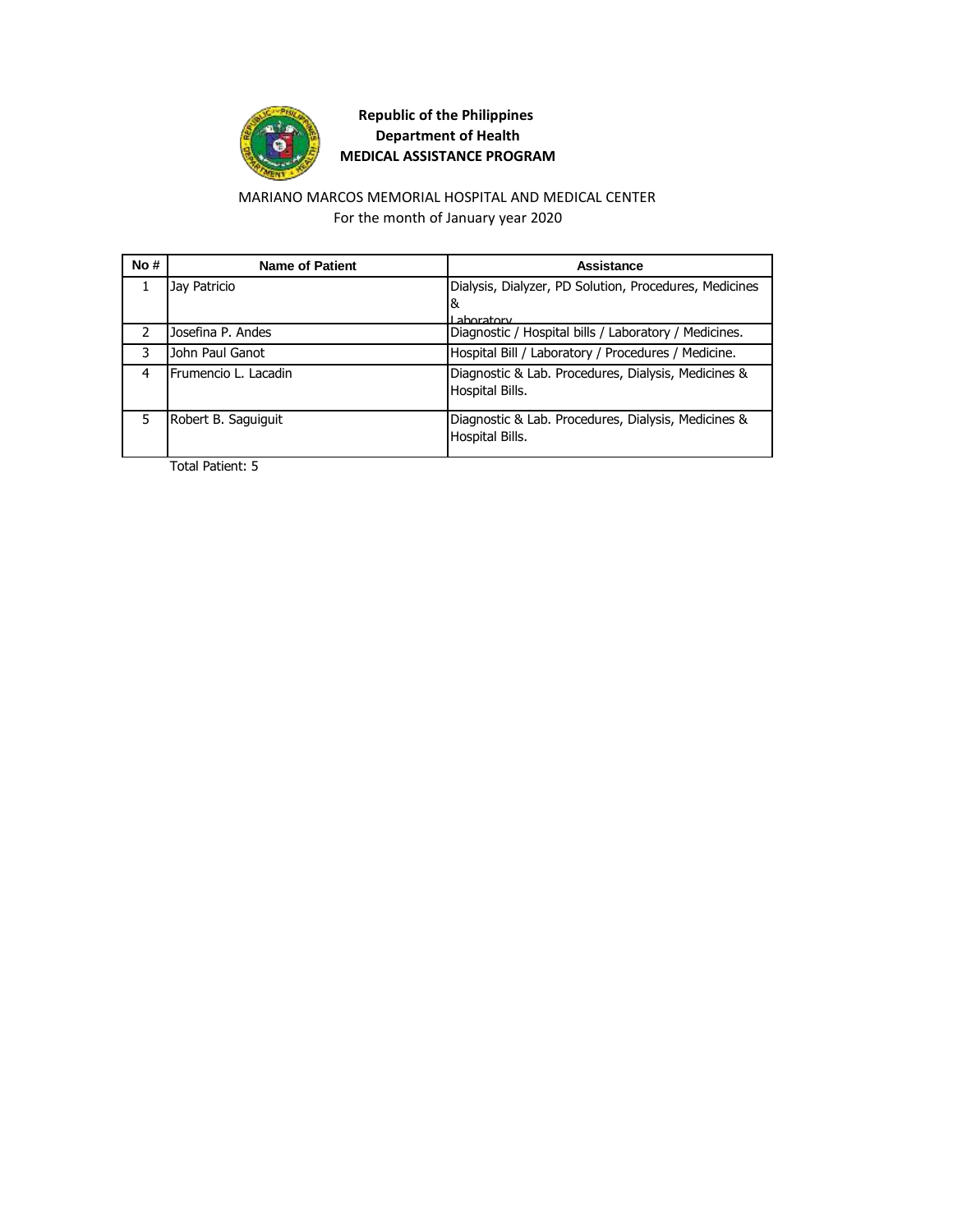

### MARIANO MARCOS MEMORIAL HOSPITAL AND MEDICAL CENTER For the month of February year 2020

| No# | <b>Name of Patient</b>        | <b>Assistance</b>                                      |
|-----|-------------------------------|--------------------------------------------------------|
| 1   | Florencio Agno                | Diagnostic & Lab. Procedures, Dialysis, Medicines &    |
|     |                               | Hospital Bills.                                        |
| 2   | Shernan Mateo                 | Dialysis, Dialyzer, PD Solution, Procedures, Medicines |
|     |                               | &                                                      |
| 3   | Myrna Ila Caoili              | Laboratory<br>Chemotherapy & Medicines                 |
| 4   | Evangeline Pacpaco            | Chemotherapy & Medicines                               |
| 5   | Clarry Tecson Catayoc         | <b>Hospital Bills</b>                                  |
| 6   | Yeona Faye Tumbaga Ibea       | <b>Hospital Bills</b>                                  |
| 7   | Estrella D Tabucbuc           | Laboratory/Procedures/Medicines.                       |
| 8   | Eric J Queddeng               | Radiology / Supply / Medicines / Laboratory.           |
| 9   | Donna Jane Daguro Tolentino   | Hospital Bills / Medicines                             |
| 10  | Marife Calventas Laureta      | X-ray/Ultrasound/CT-scan/Medicines                     |
|     |                               | Laboratory/Procedures/Medicines.                       |
| 11  | Rosario Aceret Valenzuela.    | Hospital Bill / Laboratory Procedures / Medicines      |
| 12  | Reynaldo Sr. Agustin LeaÑo    | Hospital Bill / Laboratory / Procedures / Medicine.    |
| 13  | Angelita Joaquin Navarette    | Hospital Bill / Laboratory / Procedures / Medicine.    |
| 14  | Rafaela Tabian Langaman       | Hospital Bill / Laboratory / Procedures / Medicine.    |
| 15  | Christopher Balantac Balantac | <b>Hospital Bills</b>                                  |
| 16  | Eliza Garrote Dimaya.         | Hospital Bill / Laboratory / Procedures / Medicine.    |
| 17  | Michelle Marumi Eduarte       | Laboratory/Procedures/Medicines.                       |
| 18  | Patricia Nugao Sapaden        | <b>Hospital Bills</b>                                  |
| 19  | Luzviminda Parbo Barroga      | Hospital Bill / Laboratory / Procedures / Medicine.    |
| 20  | Elvira De Guzman Castilla     | Hospital Bill / Laboratory / Procedures / Medicine.    |
| 21  | Ma. Sophia Kherille Bal Bacud | Hospital Bill / Laboratory / Procedures / Medicine.    |
| 22  | Fely Dumlao Dansalan          | Hospital Bill / Laboratory / Procedures / Medicine.    |
| 23  | Elvie Mariano Rumbaoa         | Medicines                                              |
| 24  | Jason Acantilado Ricafrente   | Hospital Bill / Laboratory / Procedures / Medicine.    |
| 25  | Moises C. Calaranan           | <b>Medicines</b>                                       |
|     |                               | Laboratory/Procedures/Medicines.                       |
| 26  | Evelyn Salvador Cabacungan    | <b>Hospital Bills</b>                                  |
| 27  | Nemia Gattoc Tinaza           | <b>Hospital Bills</b>                                  |
| 28  | Arlene Javier                 | <b>Hospital Bills</b>                                  |
| 29  | Cloyd Batagon Neo             | MRI/CT SCAN/MEDICINES.                                 |
| 30  | Ronnie Aspan PeÑaflorida      | <b>Hospital Bills</b>                                  |
| 31  | Zeny Soliva Domingo           | <b>Hospital Bills</b>                                  |
| 32  | James Paul Valdez Manglal-lan | <b>Hospital Bills</b>                                  |
| 33  | Teresita Labayan Saludez      | <b>Hospital Bills</b>                                  |
| 34  | Orlie Agdeppa Galapia         | <b>Hospital Bills</b>                                  |
| 35  | Benjamin. Labio Santos.       | <b>Hospital Bills</b>                                  |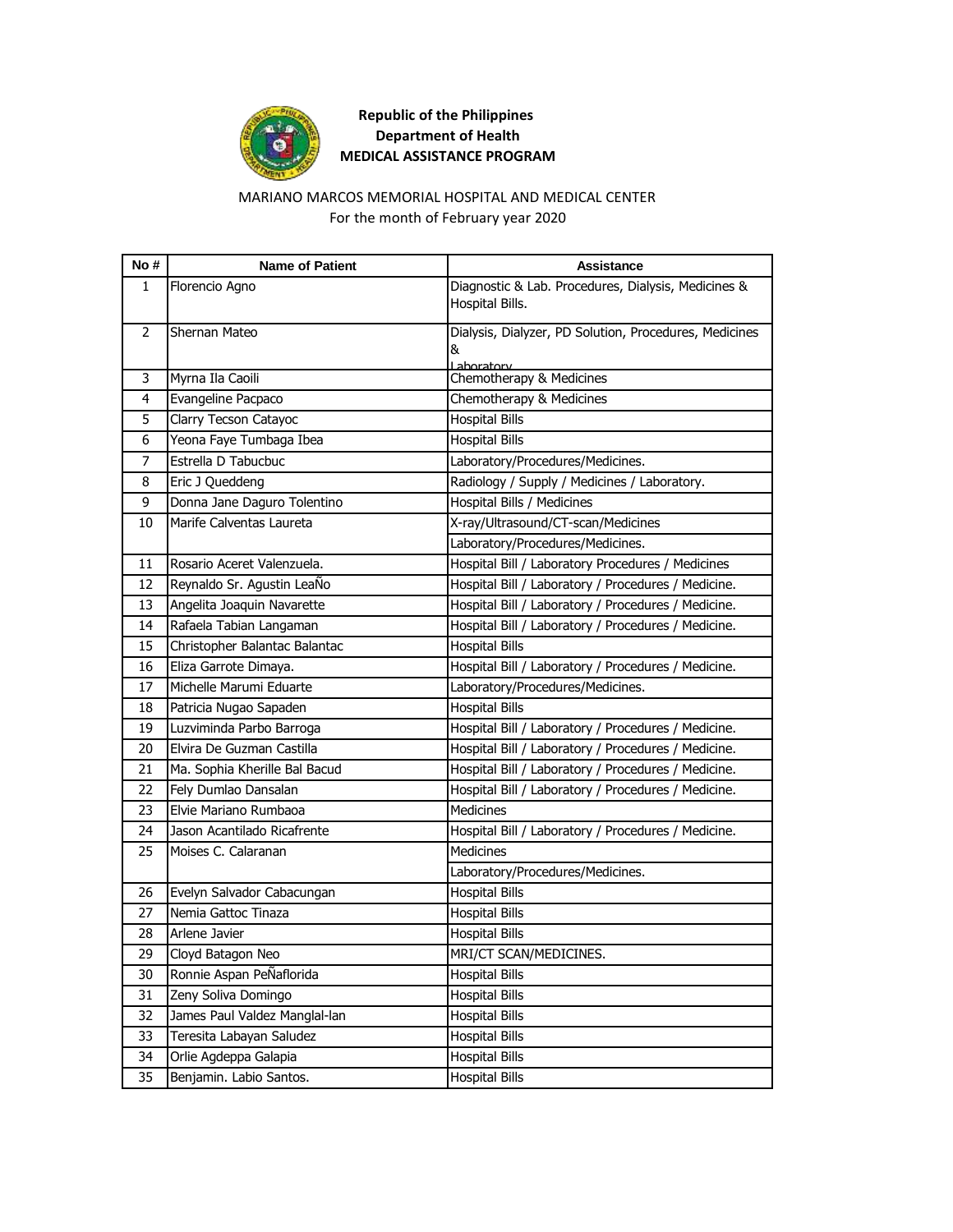| 36 | Jeremias Cocson         | Diagnostic & Lab. Procedures, Dialysis, Medicines &<br>Hospital Bills. |
|----|-------------------------|------------------------------------------------------------------------|
| 37 | Rufina Braceros         | <b>Ct Scan with Contrast.</b>                                          |
|    |                         | Professional fee                                                       |
| 38 | Catalina Ines           | Laboratory/Procedures/Medicines.                                       |
| 39 | Michelle Iniba Balinbin | Diagnostic & Lab. Procedures, Dialysis, Medicines &<br>Hospital Bills. |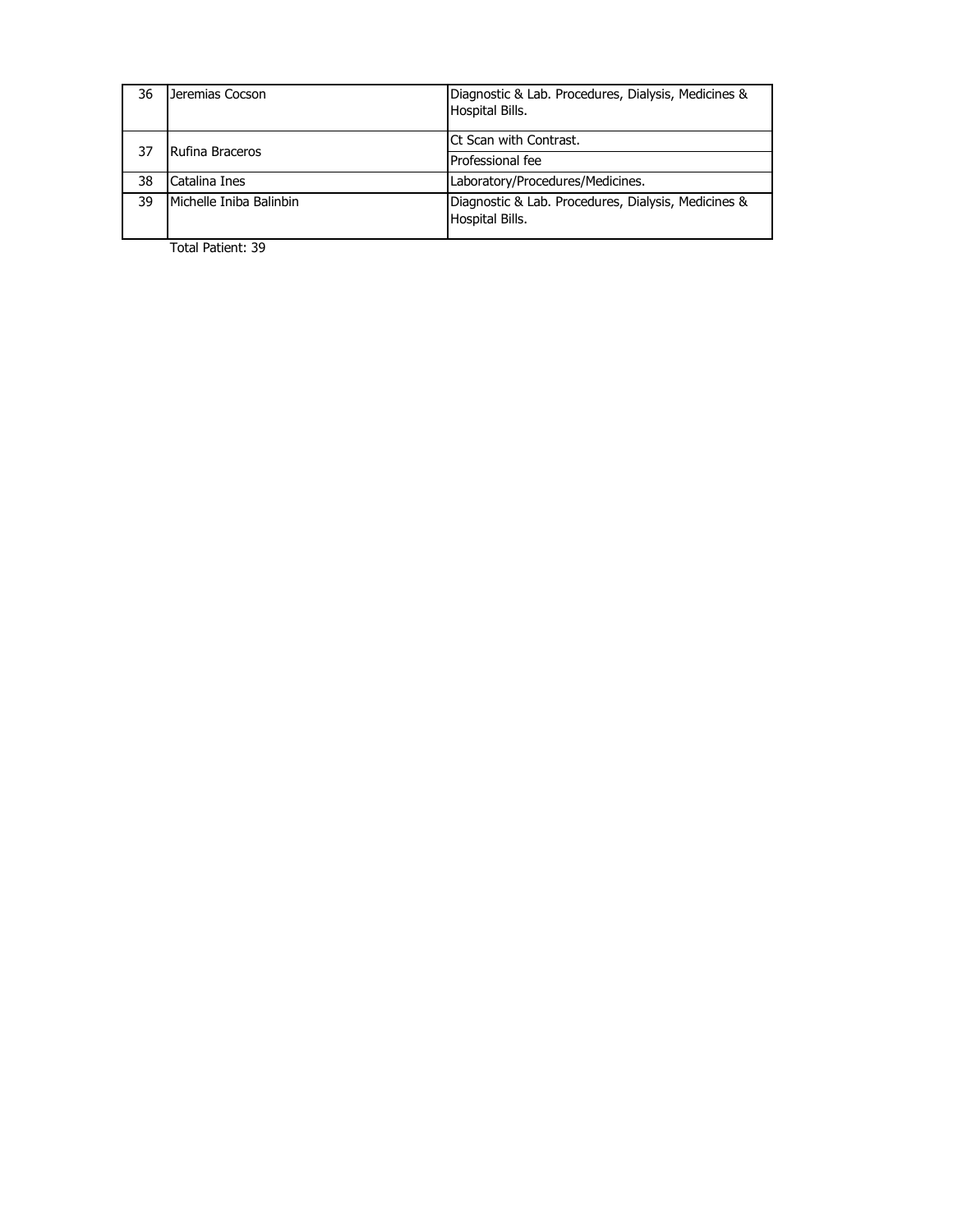

### MARIANO MARCOS MEMORIAL HOSPITAL AND MEDICAL CENTER For the month of March year 2020

| No #           | <b>Name of Patient</b>                 | Assistance                           |
|----------------|----------------------------------------|--------------------------------------|
| 1              | John Luis Adap Caoile                  | <b>Hospital Bills</b>                |
| $\overline{2}$ | Josefina Palting Amorsolo              | <b>Hospital Bills</b>                |
| 3              | Teresita. Ambrocio Agustin.            | <b>Hospital Bills</b>                |
| 4              | Valeriano Pasion Calaustro             | <b>Hospital Bills</b>                |
| 5              | Rommel Ganotisi Doctor                 | <b>Hospital Bills</b>                |
| 6              | Cseibaztian Rayden Kasei Tariga Portin | <b>Hospital Bills</b>                |
| 7              | Josefina Amoroso                       | <b>Hospital Bills</b>                |
| 8              | Michael Sabando Oducayen               | Hospital Bills                       |
| 9              | Jaime Dela Rosa Perdido Oallesma       | Epoetin Injections/Medicines.        |
| 10             | Ninio Jay Corpuz Briones               | <b>Hospital Bills</b>                |
| 11             | Arlito Curammeng                       | <b>Hospital Bills</b>                |
| 12             | Feliciano Pacleb Balicao               | <b>Hospital Bills</b>                |
| 13             | Eve Ligaya Soberano Quisquis           | <b>Hospital Bills</b>                |
| 14             | Ariston Peralta Padayao, Jr            | <b>Hospital Bills</b>                |
| 15             | Ariston Peralta Padayao, Jr            | <b>Hospital Bills</b>                |
| 16             | Ariston Peralta Padayao, Jr            | <b>Hospital Bills</b>                |
| 17             | Paulo Rosellon Morales.                | Medicines                            |
| 18             | Alain Labrador Calzada                 | <b>Hospital Bills</b>                |
| 19             | Mena Jem Rayrao                        | CT-Scan                              |
| 20             | Virgelio Felipe Manglal-lan Salvador   | <b>Hospital Bills</b>                |
| 21             | Randy Jamon Ravina                     | <b>Hospital Bills</b>                |
| 22             | Alberto Batara Trinidad                | <b>Hospital Bills</b>                |
| 23             | Arnel Corpuz Parallag                  | <b>Hospital Bills</b>                |
| 24             | Nida L. Ragragula                      | TSH & T4 Laboratory / Medicines.     |
| 25             | Michael Leano.                         | <b>Hospital Bills</b>                |
| 26             | Ameerah Lorraine Estavillo Batangan    | <b>Hospital Bills</b>                |
| 27             | Jeferson Pungtilan                     | Laboratory & Radiological Procedures |
| 28             | Jesus Manantan Valencia.               | <b>Hospital Bills</b>                |
| 29             | Jonathan Beltran Castaneda             | Epoetin Injections/Medicines.        |
| 30             | William Bacud Lubong, Sr               | <b>Hospital Bills</b>                |
| 31             | Brayan Mark Gacula Agustin             | <b>Hospital Bills</b>                |
| 32             | Encarnacion Manuel Calumba             | Laboratory/Procedures/Medicines.     |
| 33             | Severo Alcaraz                         | <b>Hospital Bills</b>                |
| 34             | Lelani Valdez                          | TSH / FT4 / FT3.                     |
| 35             | Cielo Mae Ramento Llagas               | TSH                                  |
| 36             | Jovy Jane Bulong                       | TSH                                  |
| 37             | Bonifacio Miguel Sumaoang Galiza Jr.   | <b>Hospital Bills</b>                |
| 38             | Juliet Celemin Baoit                   | <b>Hospital Bills</b>                |
| 39             | Robert. Naceno Bautista.               | T3, T4, TSH & UTZ                    |
| 40             | Alexander Ogay                         | <b>Hospital Bills</b>                |
| 41             | Jovelyn Castro Taberna                 | <b>Hospital Bills</b>                |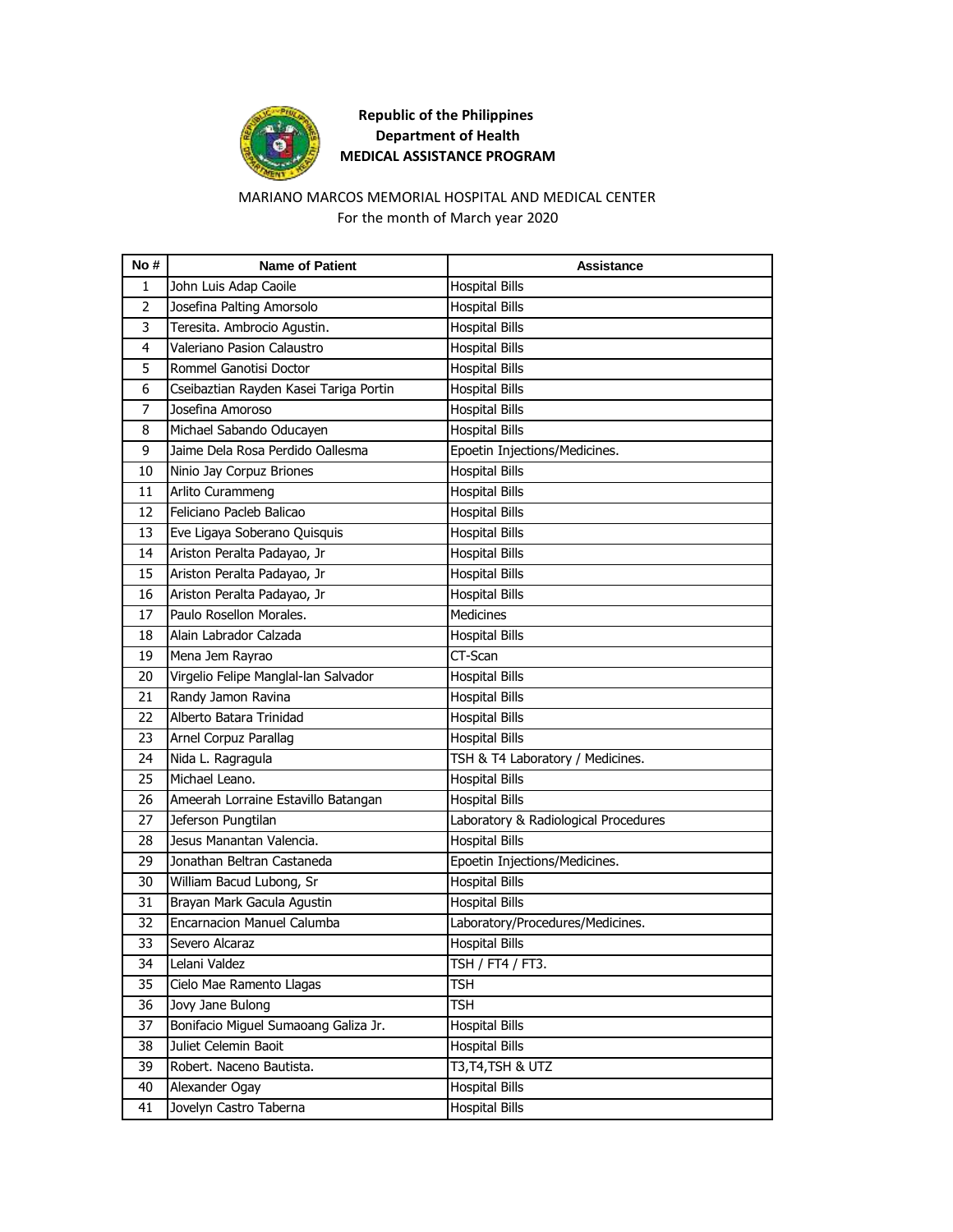| Eduardo Baluan Areola<br>CT-Scan<br>43<br>X-ray/Ultrasound/CT-scan/Medicines<br>44<br>Aurora Diaz Tioaya<br><b>Hospital Bills</b><br>45<br>Norilyn Bingayan Esteban<br>Joel Albano Mc Comic<br><b>Hospital Bills</b><br>46<br>47<br>Jovanie Guinsatao Soliva<br><b>Hospital Bills</b><br>Divina OrdoÑa Cadiente<br>48<br><b>Hospital Bills</b><br>Roman Sabug Quigao<br>49<br><b>Hospital Bills</b><br>Gilbert Layugan Gonzales<br>50<br><b>Hospital Bills</b><br><b>Hospital Bills</b><br>51<br>Jake Bryson Pagurayan Alnas<br>Roland Pambid Agdigos<br>52<br>Laboratory/Procedures/Medicines.<br>CT-Scan<br>53<br>Flordelino Dagulo<br>54<br>FT3, FT4, TSH<br><b>Betty Onarce</b><br>CT-Scan<br>55<br>Alfredo Bello<br>Epoetin Injections/Medicines.<br>56<br>Neil John Gapusan<br>57<br>Jeffrey Arellano Asuten<br><b>Hospital Bills</b><br>58<br>Elpidio Jr Pascual Martinez<br><b>Hospital Bills</b><br>Medicines<br>59<br>Cybel Nicole Batara Sina<br>Marcelino Pascua Basug<br>60<br><b>Hospital Bills</b><br><b>Hospital Bills</b><br>Ricardo Bayagosa Dahuya<br>61<br>Fevie Asuncion<br>62<br>X-Ray<br><b>Hospital Bills</b><br>63<br>Eliza. Mateo Domingo<br>Yolanda Delodado<br>64<br>FT3, FT4, TSH<br>Vicky Acosta<br>Laboratory & Radiological Procedures<br>65<br><b>Hospital Bills</b><br>Normalita Masian<br>66<br>Rlen Joy Duldulao<br>67<br>FT3, FT4, TSH<br>Kaiden Luke Cuadro Abdon<br>68<br><b>Hospital Bills</b><br>69<br>Lawrence G. Alonzo.<br>CT-SCAN/MEDICINES<br>Mary Anthonet Aguinaldo Abadilla<br>70<br><b>Hospital Bills</b><br>Princess Jewel Mhay Franco<br>Laboratory/Procedures/Medicines.<br>71<br>72<br>Jhon Vincent Taysa Macadangdang<br><b>Hospital Bills</b><br>Gladys Manegdeg Maneja<br>73<br><b>Hospital Bills</b><br>Magdalena Ramos Teppang<br>74<br>Hospital Bills<br>Tomasa Cadalzo Espiritu<br>75<br><b>DRUGS &amp; MEDICINES</b><br><b>Hospital Bills</b><br>Dyzel Sky Dionisio Del Rosario<br>76<br>77<br><b>Hospital Bills</b><br>Jon Vincent Rabang Milanes<br>Chemotherapy.<br>78<br>Leonila Reliquio Aguimbag<br>Kaerenz Baculi Badua<br><b>Hospital Bills</b><br>79<br>Prince Jacob Real Carlos<br><b>Hospital Bills</b><br>80 |
|----------------------------------------------------------------------------------------------------------------------------------------------------------------------------------------------------------------------------------------------------------------------------------------------------------------------------------------------------------------------------------------------------------------------------------------------------------------------------------------------------------------------------------------------------------------------------------------------------------------------------------------------------------------------------------------------------------------------------------------------------------------------------------------------------------------------------------------------------------------------------------------------------------------------------------------------------------------------------------------------------------------------------------------------------------------------------------------------------------------------------------------------------------------------------------------------------------------------------------------------------------------------------------------------------------------------------------------------------------------------------------------------------------------------------------------------------------------------------------------------------------------------------------------------------------------------------------------------------------------------------------------------------------------------------------------------------------------------------------------------------------------------------------------------------------------------------------------------------------------------------------------------------------------------------------------------------------------------------------------------------------------------------------------------------------------------------------------------------------------------------------------------------------------------------------------|
|                                                                                                                                                                                                                                                                                                                                                                                                                                                                                                                                                                                                                                                                                                                                                                                                                                                                                                                                                                                                                                                                                                                                                                                                                                                                                                                                                                                                                                                                                                                                                                                                                                                                                                                                                                                                                                                                                                                                                                                                                                                                                                                                                                                        |
|                                                                                                                                                                                                                                                                                                                                                                                                                                                                                                                                                                                                                                                                                                                                                                                                                                                                                                                                                                                                                                                                                                                                                                                                                                                                                                                                                                                                                                                                                                                                                                                                                                                                                                                                                                                                                                                                                                                                                                                                                                                                                                                                                                                        |
|                                                                                                                                                                                                                                                                                                                                                                                                                                                                                                                                                                                                                                                                                                                                                                                                                                                                                                                                                                                                                                                                                                                                                                                                                                                                                                                                                                                                                                                                                                                                                                                                                                                                                                                                                                                                                                                                                                                                                                                                                                                                                                                                                                                        |
|                                                                                                                                                                                                                                                                                                                                                                                                                                                                                                                                                                                                                                                                                                                                                                                                                                                                                                                                                                                                                                                                                                                                                                                                                                                                                                                                                                                                                                                                                                                                                                                                                                                                                                                                                                                                                                                                                                                                                                                                                                                                                                                                                                                        |
|                                                                                                                                                                                                                                                                                                                                                                                                                                                                                                                                                                                                                                                                                                                                                                                                                                                                                                                                                                                                                                                                                                                                                                                                                                                                                                                                                                                                                                                                                                                                                                                                                                                                                                                                                                                                                                                                                                                                                                                                                                                                                                                                                                                        |
|                                                                                                                                                                                                                                                                                                                                                                                                                                                                                                                                                                                                                                                                                                                                                                                                                                                                                                                                                                                                                                                                                                                                                                                                                                                                                                                                                                                                                                                                                                                                                                                                                                                                                                                                                                                                                                                                                                                                                                                                                                                                                                                                                                                        |
|                                                                                                                                                                                                                                                                                                                                                                                                                                                                                                                                                                                                                                                                                                                                                                                                                                                                                                                                                                                                                                                                                                                                                                                                                                                                                                                                                                                                                                                                                                                                                                                                                                                                                                                                                                                                                                                                                                                                                                                                                                                                                                                                                                                        |
|                                                                                                                                                                                                                                                                                                                                                                                                                                                                                                                                                                                                                                                                                                                                                                                                                                                                                                                                                                                                                                                                                                                                                                                                                                                                                                                                                                                                                                                                                                                                                                                                                                                                                                                                                                                                                                                                                                                                                                                                                                                                                                                                                                                        |
|                                                                                                                                                                                                                                                                                                                                                                                                                                                                                                                                                                                                                                                                                                                                                                                                                                                                                                                                                                                                                                                                                                                                                                                                                                                                                                                                                                                                                                                                                                                                                                                                                                                                                                                                                                                                                                                                                                                                                                                                                                                                                                                                                                                        |
|                                                                                                                                                                                                                                                                                                                                                                                                                                                                                                                                                                                                                                                                                                                                                                                                                                                                                                                                                                                                                                                                                                                                                                                                                                                                                                                                                                                                                                                                                                                                                                                                                                                                                                                                                                                                                                                                                                                                                                                                                                                                                                                                                                                        |
|                                                                                                                                                                                                                                                                                                                                                                                                                                                                                                                                                                                                                                                                                                                                                                                                                                                                                                                                                                                                                                                                                                                                                                                                                                                                                                                                                                                                                                                                                                                                                                                                                                                                                                                                                                                                                                                                                                                                                                                                                                                                                                                                                                                        |
|                                                                                                                                                                                                                                                                                                                                                                                                                                                                                                                                                                                                                                                                                                                                                                                                                                                                                                                                                                                                                                                                                                                                                                                                                                                                                                                                                                                                                                                                                                                                                                                                                                                                                                                                                                                                                                                                                                                                                                                                                                                                                                                                                                                        |
|                                                                                                                                                                                                                                                                                                                                                                                                                                                                                                                                                                                                                                                                                                                                                                                                                                                                                                                                                                                                                                                                                                                                                                                                                                                                                                                                                                                                                                                                                                                                                                                                                                                                                                                                                                                                                                                                                                                                                                                                                                                                                                                                                                                        |
|                                                                                                                                                                                                                                                                                                                                                                                                                                                                                                                                                                                                                                                                                                                                                                                                                                                                                                                                                                                                                                                                                                                                                                                                                                                                                                                                                                                                                                                                                                                                                                                                                                                                                                                                                                                                                                                                                                                                                                                                                                                                                                                                                                                        |
|                                                                                                                                                                                                                                                                                                                                                                                                                                                                                                                                                                                                                                                                                                                                                                                                                                                                                                                                                                                                                                                                                                                                                                                                                                                                                                                                                                                                                                                                                                                                                                                                                                                                                                                                                                                                                                                                                                                                                                                                                                                                                                                                                                                        |
|                                                                                                                                                                                                                                                                                                                                                                                                                                                                                                                                                                                                                                                                                                                                                                                                                                                                                                                                                                                                                                                                                                                                                                                                                                                                                                                                                                                                                                                                                                                                                                                                                                                                                                                                                                                                                                                                                                                                                                                                                                                                                                                                                                                        |
|                                                                                                                                                                                                                                                                                                                                                                                                                                                                                                                                                                                                                                                                                                                                                                                                                                                                                                                                                                                                                                                                                                                                                                                                                                                                                                                                                                                                                                                                                                                                                                                                                                                                                                                                                                                                                                                                                                                                                                                                                                                                                                                                                                                        |
|                                                                                                                                                                                                                                                                                                                                                                                                                                                                                                                                                                                                                                                                                                                                                                                                                                                                                                                                                                                                                                                                                                                                                                                                                                                                                                                                                                                                                                                                                                                                                                                                                                                                                                                                                                                                                                                                                                                                                                                                                                                                                                                                                                                        |
|                                                                                                                                                                                                                                                                                                                                                                                                                                                                                                                                                                                                                                                                                                                                                                                                                                                                                                                                                                                                                                                                                                                                                                                                                                                                                                                                                                                                                                                                                                                                                                                                                                                                                                                                                                                                                                                                                                                                                                                                                                                                                                                                                                                        |
|                                                                                                                                                                                                                                                                                                                                                                                                                                                                                                                                                                                                                                                                                                                                                                                                                                                                                                                                                                                                                                                                                                                                                                                                                                                                                                                                                                                                                                                                                                                                                                                                                                                                                                                                                                                                                                                                                                                                                                                                                                                                                                                                                                                        |
|                                                                                                                                                                                                                                                                                                                                                                                                                                                                                                                                                                                                                                                                                                                                                                                                                                                                                                                                                                                                                                                                                                                                                                                                                                                                                                                                                                                                                                                                                                                                                                                                                                                                                                                                                                                                                                                                                                                                                                                                                                                                                                                                                                                        |
|                                                                                                                                                                                                                                                                                                                                                                                                                                                                                                                                                                                                                                                                                                                                                                                                                                                                                                                                                                                                                                                                                                                                                                                                                                                                                                                                                                                                                                                                                                                                                                                                                                                                                                                                                                                                                                                                                                                                                                                                                                                                                                                                                                                        |
|                                                                                                                                                                                                                                                                                                                                                                                                                                                                                                                                                                                                                                                                                                                                                                                                                                                                                                                                                                                                                                                                                                                                                                                                                                                                                                                                                                                                                                                                                                                                                                                                                                                                                                                                                                                                                                                                                                                                                                                                                                                                                                                                                                                        |
|                                                                                                                                                                                                                                                                                                                                                                                                                                                                                                                                                                                                                                                                                                                                                                                                                                                                                                                                                                                                                                                                                                                                                                                                                                                                                                                                                                                                                                                                                                                                                                                                                                                                                                                                                                                                                                                                                                                                                                                                                                                                                                                                                                                        |
|                                                                                                                                                                                                                                                                                                                                                                                                                                                                                                                                                                                                                                                                                                                                                                                                                                                                                                                                                                                                                                                                                                                                                                                                                                                                                                                                                                                                                                                                                                                                                                                                                                                                                                                                                                                                                                                                                                                                                                                                                                                                                                                                                                                        |
|                                                                                                                                                                                                                                                                                                                                                                                                                                                                                                                                                                                                                                                                                                                                                                                                                                                                                                                                                                                                                                                                                                                                                                                                                                                                                                                                                                                                                                                                                                                                                                                                                                                                                                                                                                                                                                                                                                                                                                                                                                                                                                                                                                                        |
|                                                                                                                                                                                                                                                                                                                                                                                                                                                                                                                                                                                                                                                                                                                                                                                                                                                                                                                                                                                                                                                                                                                                                                                                                                                                                                                                                                                                                                                                                                                                                                                                                                                                                                                                                                                                                                                                                                                                                                                                                                                                                                                                                                                        |
|                                                                                                                                                                                                                                                                                                                                                                                                                                                                                                                                                                                                                                                                                                                                                                                                                                                                                                                                                                                                                                                                                                                                                                                                                                                                                                                                                                                                                                                                                                                                                                                                                                                                                                                                                                                                                                                                                                                                                                                                                                                                                                                                                                                        |
|                                                                                                                                                                                                                                                                                                                                                                                                                                                                                                                                                                                                                                                                                                                                                                                                                                                                                                                                                                                                                                                                                                                                                                                                                                                                                                                                                                                                                                                                                                                                                                                                                                                                                                                                                                                                                                                                                                                                                                                                                                                                                                                                                                                        |
|                                                                                                                                                                                                                                                                                                                                                                                                                                                                                                                                                                                                                                                                                                                                                                                                                                                                                                                                                                                                                                                                                                                                                                                                                                                                                                                                                                                                                                                                                                                                                                                                                                                                                                                                                                                                                                                                                                                                                                                                                                                                                                                                                                                        |
|                                                                                                                                                                                                                                                                                                                                                                                                                                                                                                                                                                                                                                                                                                                                                                                                                                                                                                                                                                                                                                                                                                                                                                                                                                                                                                                                                                                                                                                                                                                                                                                                                                                                                                                                                                                                                                                                                                                                                                                                                                                                                                                                                                                        |
|                                                                                                                                                                                                                                                                                                                                                                                                                                                                                                                                                                                                                                                                                                                                                                                                                                                                                                                                                                                                                                                                                                                                                                                                                                                                                                                                                                                                                                                                                                                                                                                                                                                                                                                                                                                                                                                                                                                                                                                                                                                                                                                                                                                        |
|                                                                                                                                                                                                                                                                                                                                                                                                                                                                                                                                                                                                                                                                                                                                                                                                                                                                                                                                                                                                                                                                                                                                                                                                                                                                                                                                                                                                                                                                                                                                                                                                                                                                                                                                                                                                                                                                                                                                                                                                                                                                                                                                                                                        |
|                                                                                                                                                                                                                                                                                                                                                                                                                                                                                                                                                                                                                                                                                                                                                                                                                                                                                                                                                                                                                                                                                                                                                                                                                                                                                                                                                                                                                                                                                                                                                                                                                                                                                                                                                                                                                                                                                                                                                                                                                                                                                                                                                                                        |
|                                                                                                                                                                                                                                                                                                                                                                                                                                                                                                                                                                                                                                                                                                                                                                                                                                                                                                                                                                                                                                                                                                                                                                                                                                                                                                                                                                                                                                                                                                                                                                                                                                                                                                                                                                                                                                                                                                                                                                                                                                                                                                                                                                                        |
|                                                                                                                                                                                                                                                                                                                                                                                                                                                                                                                                                                                                                                                                                                                                                                                                                                                                                                                                                                                                                                                                                                                                                                                                                                                                                                                                                                                                                                                                                                                                                                                                                                                                                                                                                                                                                                                                                                                                                                                                                                                                                                                                                                                        |
|                                                                                                                                                                                                                                                                                                                                                                                                                                                                                                                                                                                                                                                                                                                                                                                                                                                                                                                                                                                                                                                                                                                                                                                                                                                                                                                                                                                                                                                                                                                                                                                                                                                                                                                                                                                                                                                                                                                                                                                                                                                                                                                                                                                        |
|                                                                                                                                                                                                                                                                                                                                                                                                                                                                                                                                                                                                                                                                                                                                                                                                                                                                                                                                                                                                                                                                                                                                                                                                                                                                                                                                                                                                                                                                                                                                                                                                                                                                                                                                                                                                                                                                                                                                                                                                                                                                                                                                                                                        |
| Rolando Pagaduan Agustin<br><b>Hospital Bills</b><br>81                                                                                                                                                                                                                                                                                                                                                                                                                                                                                                                                                                                                                                                                                                                                                                                                                                                                                                                                                                                                                                                                                                                                                                                                                                                                                                                                                                                                                                                                                                                                                                                                                                                                                                                                                                                                                                                                                                                                                                                                                                                                                                                                |
| Blood assistance/Hospital bill/Laboratory.<br>Suzette Bactat Lopez.<br>82                                                                                                                                                                                                                                                                                                                                                                                                                                                                                                                                                                                                                                                                                                                                                                                                                                                                                                                                                                                                                                                                                                                                                                                                                                                                                                                                                                                                                                                                                                                                                                                                                                                                                                                                                                                                                                                                                                                                                                                                                                                                                                              |
| Gregorio Sibucao Paguirigan<br><b>Hospital Bills</b><br>83                                                                                                                                                                                                                                                                                                                                                                                                                                                                                                                                                                                                                                                                                                                                                                                                                                                                                                                                                                                                                                                                                                                                                                                                                                                                                                                                                                                                                                                                                                                                                                                                                                                                                                                                                                                                                                                                                                                                                                                                                                                                                                                             |
| Steny Pagtalunan<br>RADIATION TREATMENT / MEDICINES / LABORATORY<br>84                                                                                                                                                                                                                                                                                                                                                                                                                                                                                                                                                                                                                                                                                                                                                                                                                                                                                                                                                                                                                                                                                                                                                                                                                                                                                                                                                                                                                                                                                                                                                                                                                                                                                                                                                                                                                                                                                                                                                                                                                                                                                                                 |
|                                                                                                                                                                                                                                                                                                                                                                                                                                                                                                                                                                                                                                                                                                                                                                                                                                                                                                                                                                                                                                                                                                                                                                                                                                                                                                                                                                                                                                                                                                                                                                                                                                                                                                                                                                                                                                                                                                                                                                                                                                                                                                                                                                                        |
| <b>PROCEDURE</b><br>Elma Tolentino Unciano<br>85<br><b>Hospital Bills</b>                                                                                                                                                                                                                                                                                                                                                                                                                                                                                                                                                                                                                                                                                                                                                                                                                                                                                                                                                                                                                                                                                                                                                                                                                                                                                                                                                                                                                                                                                                                                                                                                                                                                                                                                                                                                                                                                                                                                                                                                                                                                                                              |
| Medicines<br>Suzette Bactat Lopez.<br>86                                                                                                                                                                                                                                                                                                                                                                                                                                                                                                                                                                                                                                                                                                                                                                                                                                                                                                                                                                                                                                                                                                                                                                                                                                                                                                                                                                                                                                                                                                                                                                                                                                                                                                                                                                                                                                                                                                                                                                                                                                                                                                                                               |
| <b>Hospital Bills</b><br>87<br>Marvin Rosqueta Eugenio.                                                                                                                                                                                                                                                                                                                                                                                                                                                                                                                                                                                                                                                                                                                                                                                                                                                                                                                                                                                                                                                                                                                                                                                                                                                                                                                                                                                                                                                                                                                                                                                                                                                                                                                                                                                                                                                                                                                                                                                                                                                                                                                                |
| Arturo Lopes Alab<br><b>Hospital Bills</b><br>88                                                                                                                                                                                                                                                                                                                                                                                                                                                                                                                                                                                                                                                                                                                                                                                                                                                                                                                                                                                                                                                                                                                                                                                                                                                                                                                                                                                                                                                                                                                                                                                                                                                                                                                                                                                                                                                                                                                                                                                                                                                                                                                                       |
| Pamoceno Umadac Pacana<br><b>Hospital Bills</b><br>89                                                                                                                                                                                                                                                                                                                                                                                                                                                                                                                                                                                                                                                                                                                                                                                                                                                                                                                                                                                                                                                                                                                                                                                                                                                                                                                                                                                                                                                                                                                                                                                                                                                                                                                                                                                                                                                                                                                                                                                                                                                                                                                                  |
| Chemotherapy & Medicines<br>90<br>Dominga Agliday Sagsagat                                                                                                                                                                                                                                                                                                                                                                                                                                                                                                                                                                                                                                                                                                                                                                                                                                                                                                                                                                                                                                                                                                                                                                                                                                                                                                                                                                                                                                                                                                                                                                                                                                                                                                                                                                                                                                                                                                                                                                                                                                                                                                                             |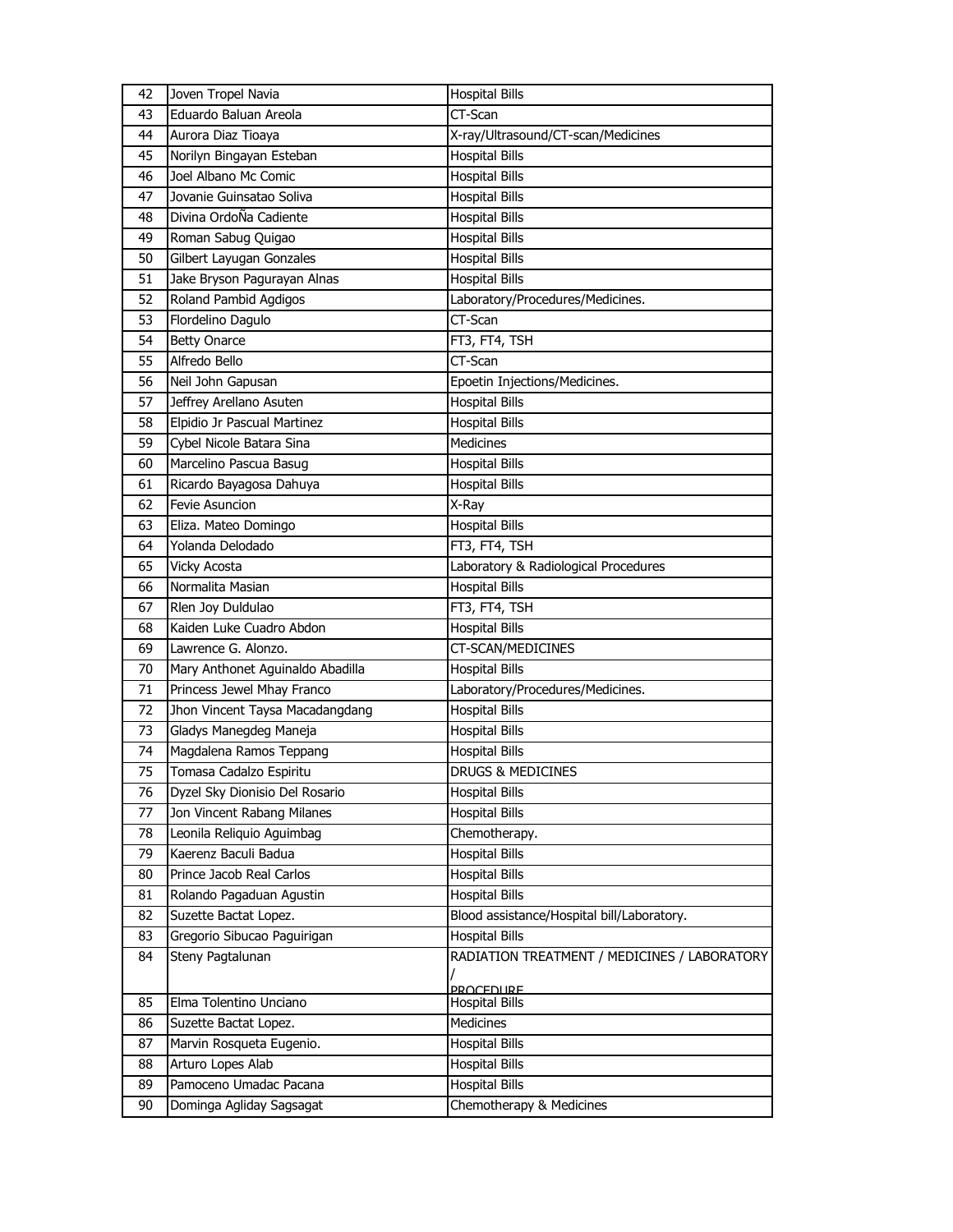| 91  | Adylyne Damaso               | CT-Scan                                                |
|-----|------------------------------|--------------------------------------------------------|
| 92  | Neonelyn Yadao               | <b>Hospital Bills</b>                                  |
| 93  | Sosie Flor Caliw-caliw Galat | Dialysis, Dialyzer, PD Solution, Procedures, Medicines |
|     |                              | &                                                      |
| 94  | Felicidad Bumanglag          | Laboratory<br><b>Hospital Bills</b>                    |
| 95  | Ruthiely Yamongan            | <b>Hospital Bills</b>                                  |
| 96  | Alwin Llarena                | Ambu Fee                                               |
| 97  | Felecisima A. Alimario       | Diagnostic & Lab. Procedures, Dialysis, Medicines &    |
|     |                              | Hospital Bills.                                        |
| 98  | Jerickson Garvida Yadao      | <b>Hospital Bills</b>                                  |
| 99  | Ronnie Mallari.              | <b>Hospital Bills</b>                                  |
| 100 | Fe Lorna Luis                | <b>Hospital Bills</b>                                  |
| 101 | <b>Arwin Marcos</b>          | <b>Hospital Bills</b>                                  |
| 102 | Elizabeth Padre Querubin     | Medicines                                              |
| 103 | Sean Benedict Pascua         | <b>Hospital Bills</b>                                  |
| 104 | Madelyn Puyaoan              | <b>Hospital Bills</b>                                  |
| 105 | Elsa Dagan                   | Chemotherapy & Medicines                               |
| 106 | Janice Gacula                | Laboratory/Procedures/Medicines.                       |
| 107 | Judie Estavillo              | CT-Scan                                                |
| 108 | Trishia Mae Sundayon         | <b>Hospital Bills</b>                                  |
| 109 | James Russel Lagundino       | <b>Hospital Bills</b>                                  |
| 110 | Josephine Aquinaldo          | <b>Hospital Bills</b>                                  |
| 111 | Julie Anne Orpilla Samoy     | <b>Hospital Bills</b>                                  |
| 112 | Librada Gamera               | Laboratory/Procedures/Medicines.                       |
| 113 | Thelma Manuel Guillermo      | Laboratory/Procedures/Medicines.                       |
| 114 | Ronald Gamponia              | <b>Hospital Bills</b>                                  |
| 115 | Teofilo Ramos Salviejo       | <b>Hospital Bills</b>                                  |
| 116 | Charlie Boy Balbas           | Radiological Procedures                                |
| 117 | Jaiross Bartolome            | <b>Hospital Bills</b>                                  |
| 118 | Josie Cristobal              | <b>Hospital Bills</b>                                  |
| 119 | Divina Domingo.              | <b>Hospital Bills</b>                                  |
| 120 | Yeona Faye Tumbaga Ibea      | <b>Hospital Bills</b>                                  |
| 121 | Daisy Cristobal Alejandro    | <b>Hospital Bills</b>                                  |
| 122 | Ma. Elissa Tayana Rojo       | <b>Hospital Bills</b>                                  |
| 123 | Arsenio Guerrero Sandi       | <b>Hospital Bills</b>                                  |
| 124 | Trishia Mae Sundayon         | Dialysis, Dialyzer, PD Solution, Procedures, Medicines |
|     |                              | &                                                      |
| 125 | Donna Jane Daguro Tolentino  | Laboratory<br><b>Hospital Bills</b>                    |
| 126 | Rachelle Bala.               | <b>Hospital Bills</b>                                  |
| 127 | Luvina Pagdilao Gamit        | <b>Hospital Bills</b>                                  |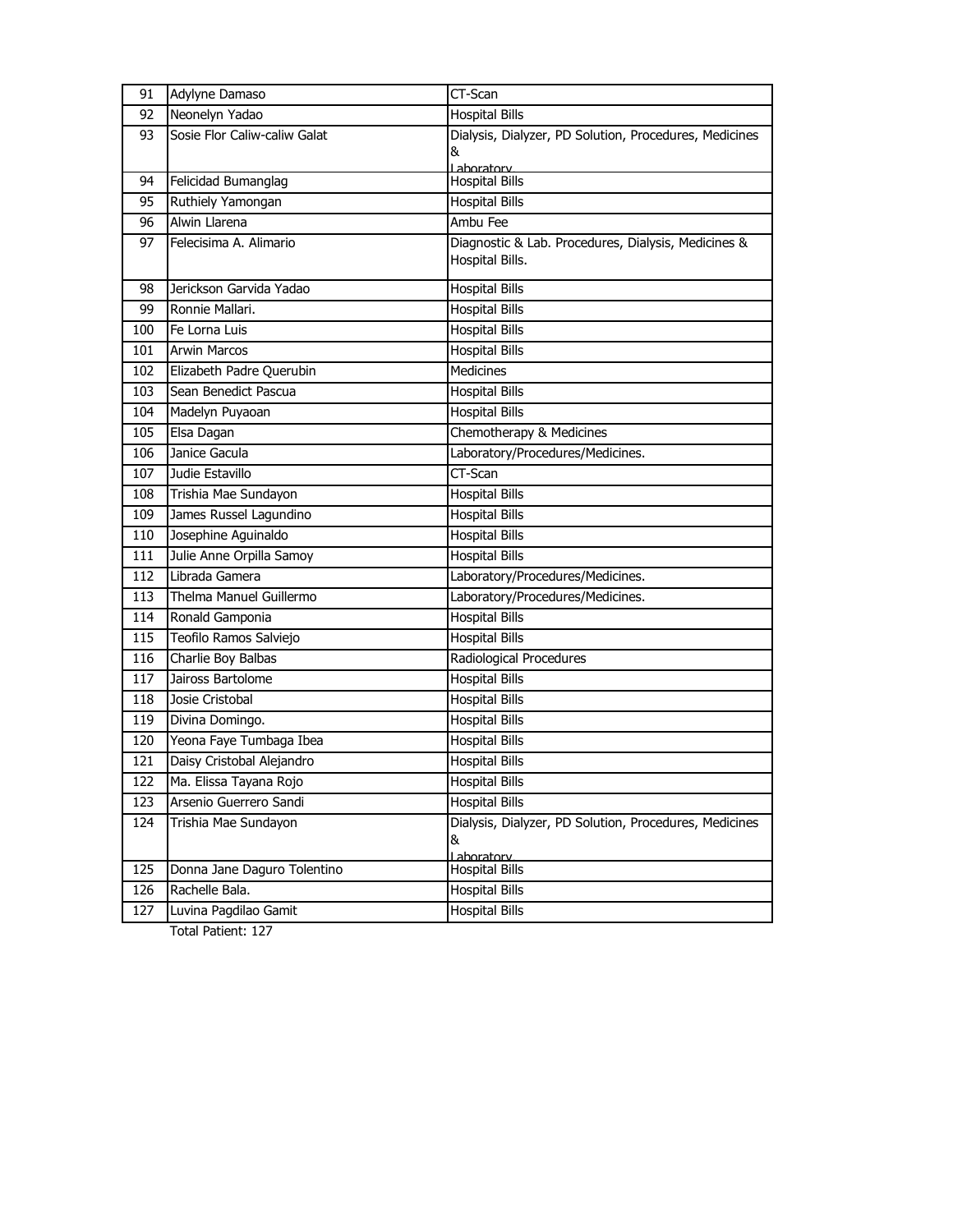

### MARIANO MARCOS MEMORIAL HOSPITAL AND MEDICAL CENTER For the month of April year 2020

| No# | <b>Name of Patient</b>   | Assistance               |
|-----|--------------------------|--------------------------|
|     | William Baylon Valdrez   | <b>Hospital Bills</b>    |
| 2   | Maria Quilala Rabanzo    | <b>Hospital Bills</b>    |
| 3   | Bellanaida Castro        | <b>Hospital Bills</b>    |
| 4   | Marylyn Pascua           | <b>Hospital Bills</b>    |
| 5   | Neonelyn Yadao           | <b>Hospital Bills</b>    |
| 6   | Norilyn Bingayan Esteban | <b>Hospital Bills</b>    |
|     | Bellanaida Castro        | <b>Hospital Bills</b>    |
| 8   | Albert Rafal             | CHEMOTHERAPY/CHEMO DRUGS |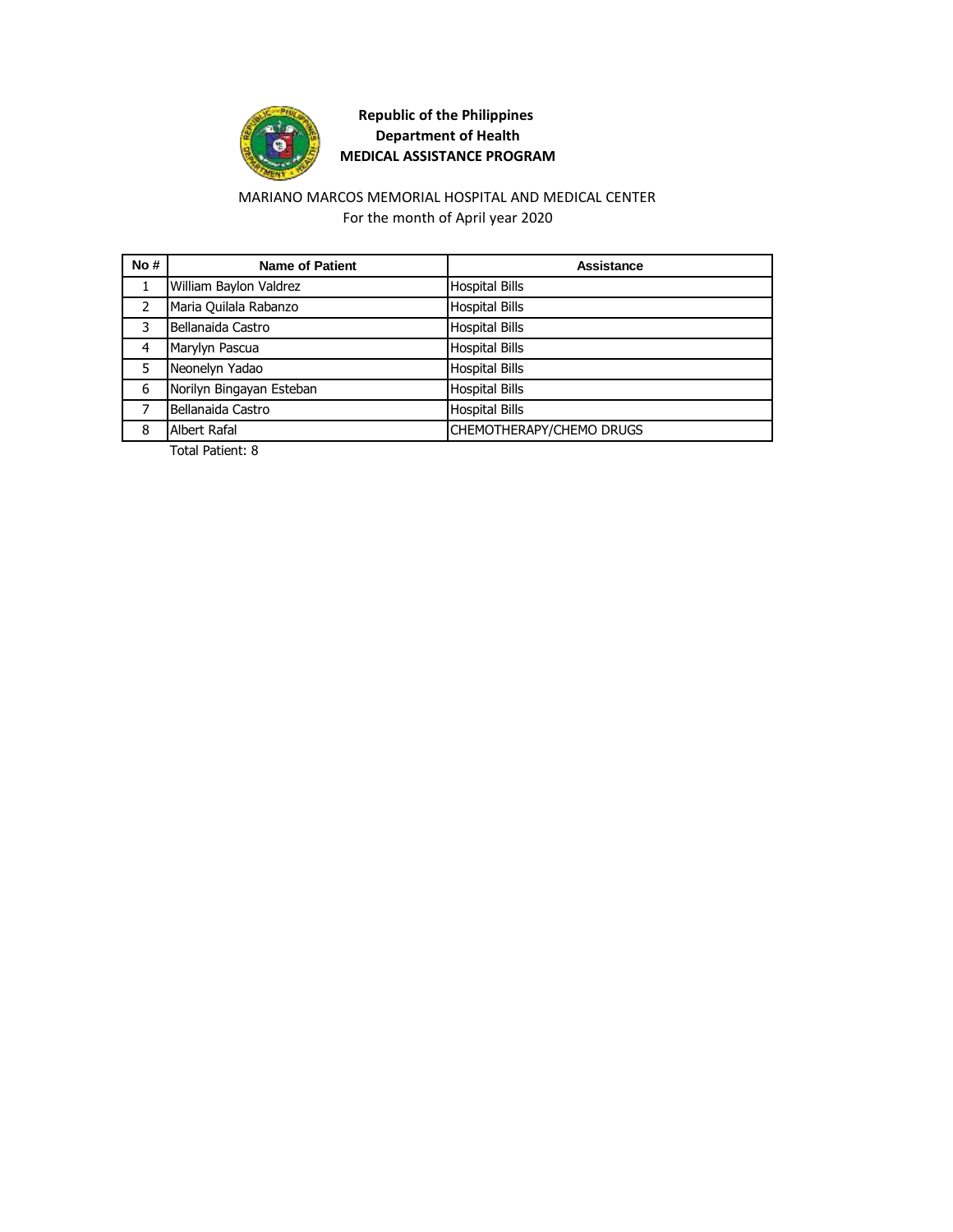

### For the month of May year 2020 MARIANO MARCOS MEMORIAL HOSPITAL AND MEDICAL CENTER

| No# | <b>Name of Patient</b> | Assistance                                           |
|-----|------------------------|------------------------------------------------------|
|     | Wei Xin Villa          | Hospital Bill / Laboratory / Procedures / Medicine.  |
|     | Josefina P. Andes      | Diagnostic Procedures/Hospital                       |
|     |                        | Bills/Laboratory/Medicines.                          |
|     | Martina Puzon          | Laboratory & Diagnostic procedure/Medicines/Hospital |
|     |                        | <b>Bill</b>                                          |
|     | Divina Eyo Domingo.    | CHEMOTHERAPY MEDICINES/HOSPITAL                      |
|     |                        | BILLS/LAB.PROCEDURES/PROCEDURES.                     |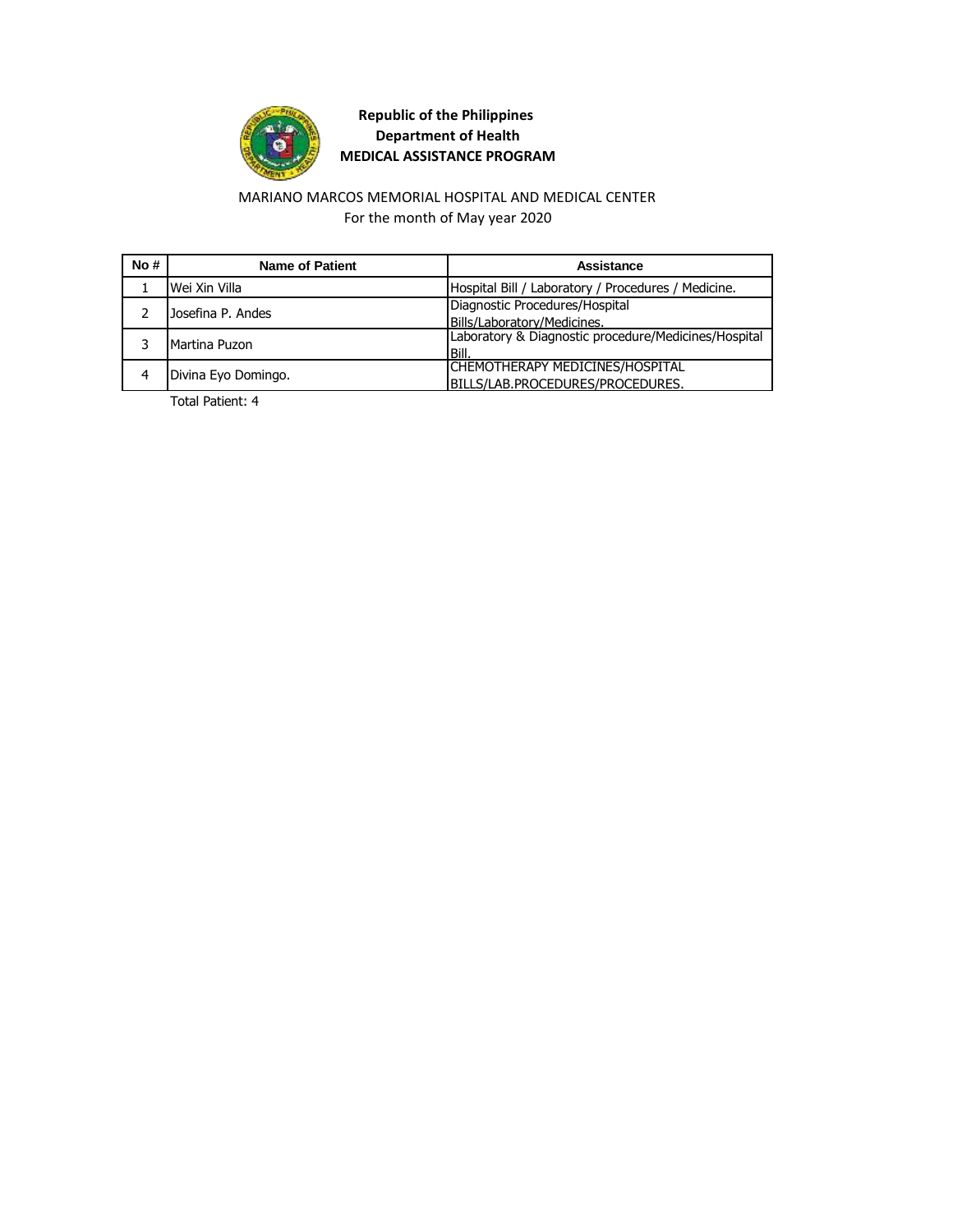

### MARIANO MARCOS MEMORIAL HOSPITAL AND MEDICAL CENTER For the month of June year 2020

| No# | <b>Name of Patient</b> | Assistance                                           |
|-----|------------------------|------------------------------------------------------|
|     | Princess Kyla Ramil    | Hospital Bill / Laboratory / Procedures / Medicine.  |
|     | Jun Valerie Bologa     | Hospital Bill / Laboratory / Procedures / Medicine.  |
|     | Antonio Acierda, Sr.   | Hospital Bill/Diagnostic                             |
|     |                        | Procedures/Laboratory/Medicines/ Dialysis.           |
|     | Divina Eyo Domingo.    | H.bills/Chemotherapy/Medicines/Laboratory/Diagnostic |
|     |                        | /Procedure.                                          |
|     | Eduardo Ramos          | Chemotheraphy/Hospital Bills/Procedures/Lab.         |
|     |                        | Procedures.                                          |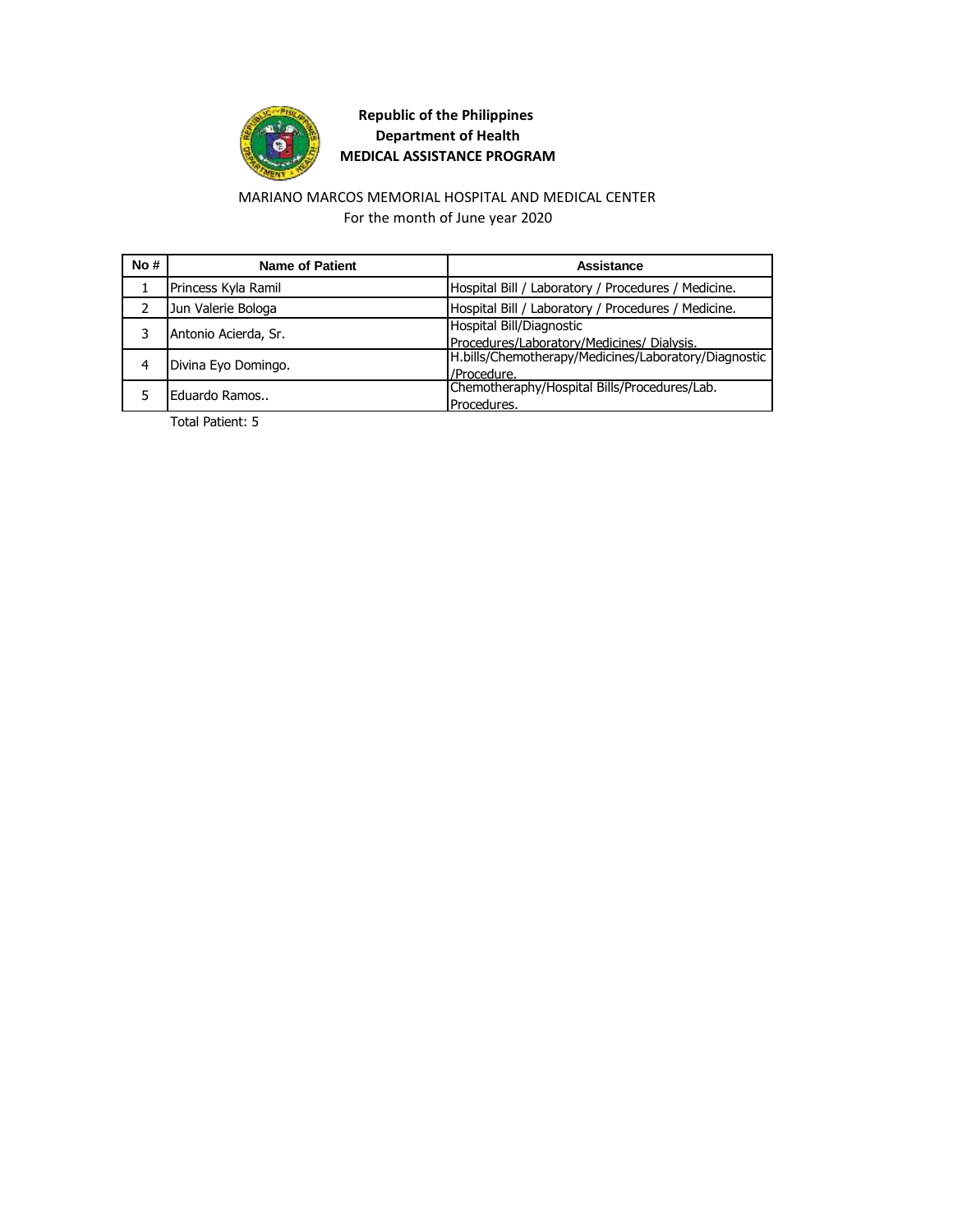

### MARIANO MARCOS MEMORIAL HOSPITAL AND MEDICAL CENTER For the month of July year 2020

| No# | Name of Patient            | Assistance                                             |
|-----|----------------------------|--------------------------------------------------------|
|     | Michelle Iniba Balinbin    | Medicines / Dialysis.                                  |
|     | Delia P. Acoba             | Diagnostic & Lab. Procedures, Dialysis, Medicines &    |
|     |                            | Hospital Bills.                                        |
|     | Dennis Antolin Del Rosario | Dialysis, Dialyzer, PD Solution, Procedures, Medicines |
|     |                            | 8 Laboratory.                                          |
|     | Dennis Antolin Del Rosario | Dialysis, Dialyzer, PD Solution, Procedures, Medicines |
|     |                            | & Laboratory.                                          |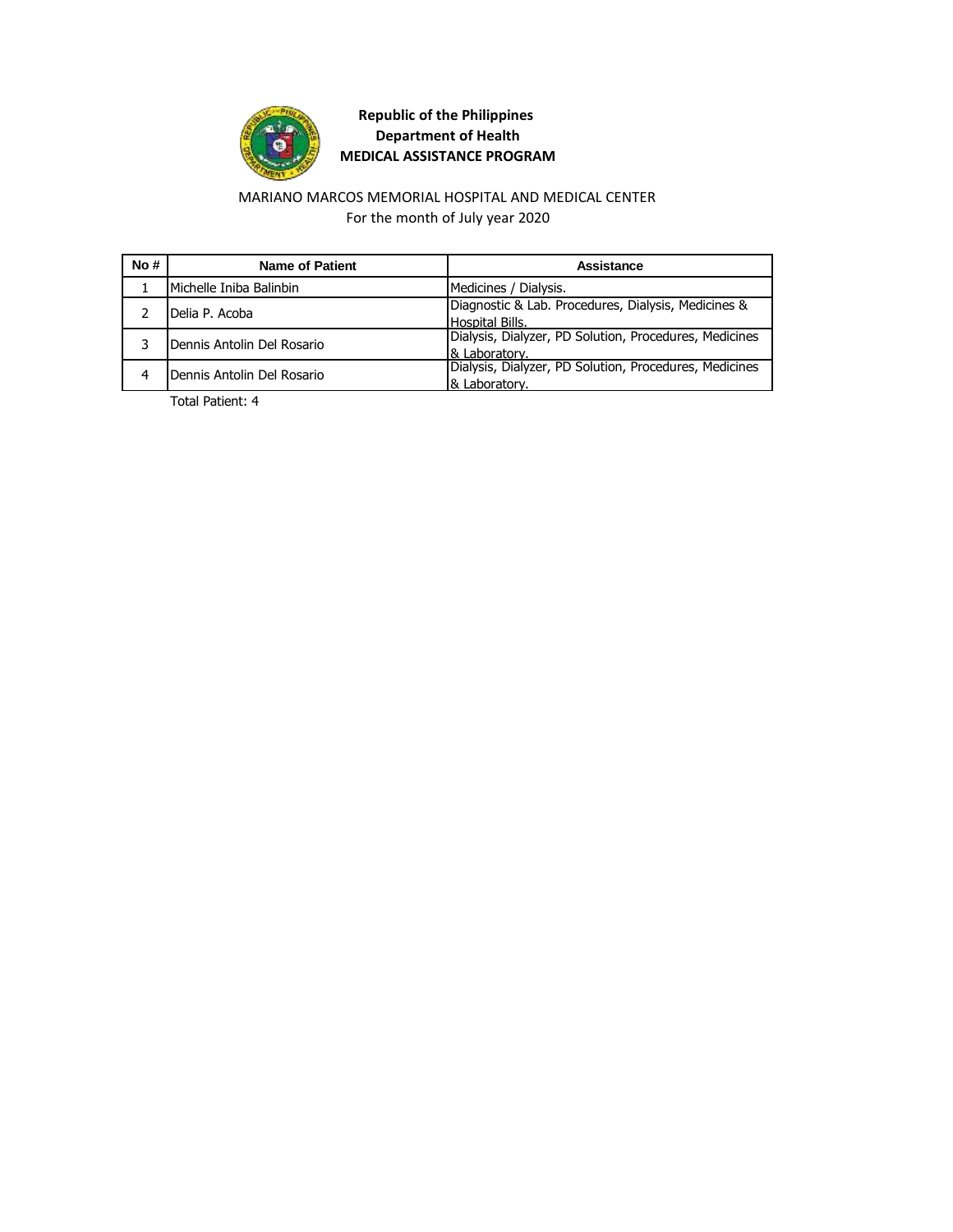

### MARIANO MARCOS MEMORIAL HOSPITAL AND MEDICAL CENTER For the month of August year 2020

| No#           | <b>Name of Patient</b>      | Assistance                                                              |
|---------------|-----------------------------|-------------------------------------------------------------------------|
| 1             | Marites R. Pompa            | Chemotherapy & Medicines                                                |
| $\mathcal{P}$ | Nemesio Babas               | Dialysis, Dialyzer, PD Solution, Procedures, Medicines<br>& Laboratory. |
| 3             | Marites R. Pompa            | Chemotherapy & Medicines                                                |
| 4             | Rosalina Tabucader Madrid   | Dialysis, Dialyzer, PD Solution, Procedures, Medicines<br>& Laboratory. |
| 5             | Marites R. Pompa            | Chemotherapy & Medicines                                                |
| 6             | Catherine P. Abadilla       | Hospital Bill / Laboratory / Procedures / Medicine.                     |
| 7             | Catherine P. Abadilla       | Hospital bills / Medicines.                                             |
| 8             | Herminia A. Abara           | Hospital Bill / Laboratory / Procedures / Medicine.                     |
| 9             | Ginalyn Cosina Fontanilla   | Dialysis, Dialyzer, PD Solution, Procedures, Medicines<br>& Laboratory. |
| 10            | Donna Jane Daguro Tolentino | Chemotherapy & Medicines                                                |
| 11            | Aldrin Jay Pagay Pahinag    | <b>Medicines</b>                                                        |
| 12            | Robert B. Saguiguit         | Dialysis, Dialyzer, PD Solution, Procedures, Medicines<br>& Laboratory. |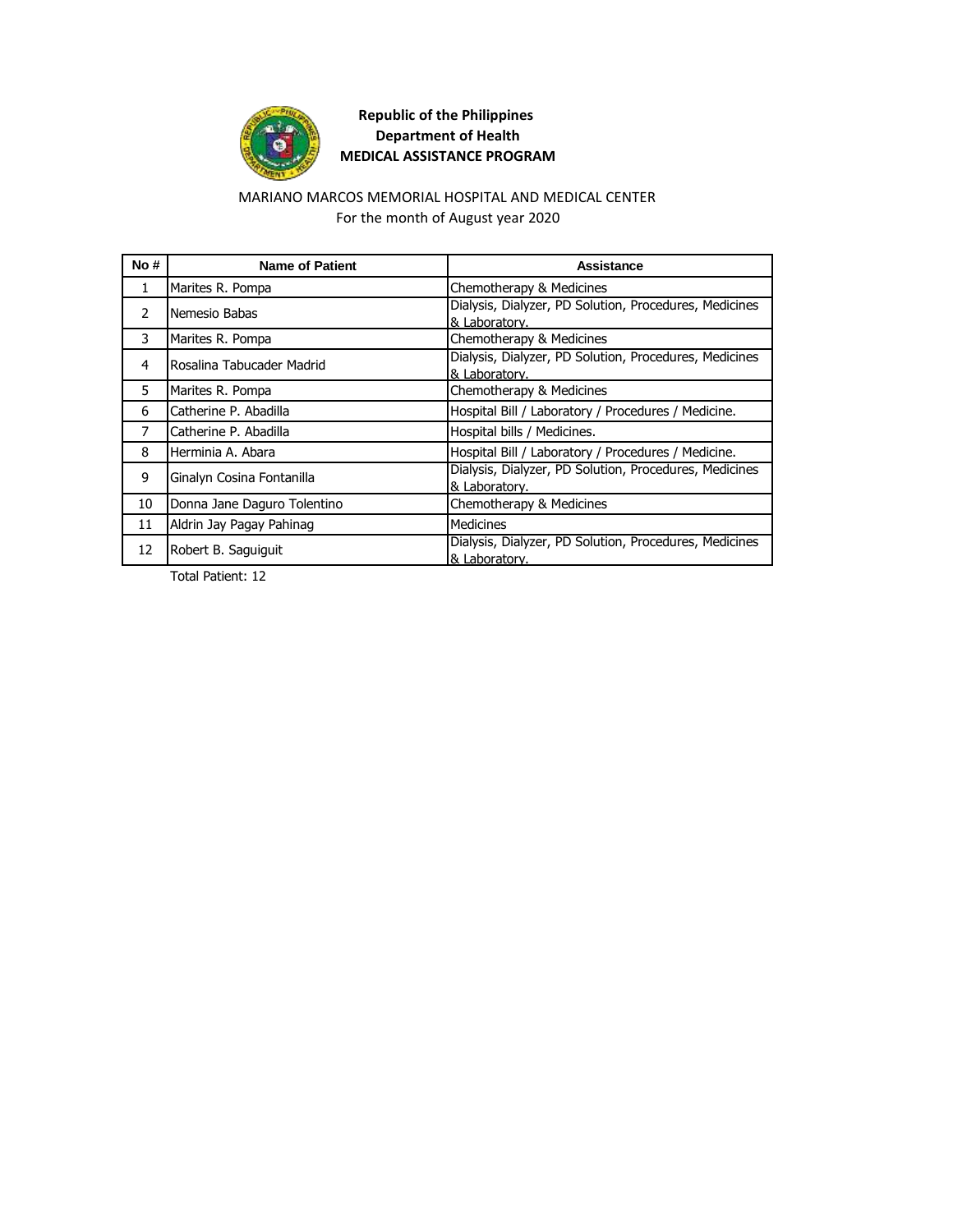

### MARIANO MARCOS MEMORIAL HOSPITAL AND MEDICAL CENTER For the month of September year 2020

| No#            | <b>Name of Patient</b>      | <b>Assistance</b>                                                         |
|----------------|-----------------------------|---------------------------------------------------------------------------|
| $\mathbf{1}$   | Ofelia Ventura Subia        | Hospital Bill / Laboratory / Procedures / Medicine.                       |
| $\overline{2}$ | Juluone Amiro Vidad Ulit    | Hospital Bill / Laboratory / Procedures / Medicine.                       |
| 3              | Luzviminda Urita Calamayan  | Hospital bills.                                                           |
| 4              | Robert B. Saguiguit         | Diagnostic & Lab. Procedures, Dialysis, Medicines &<br>Hospital Bills.    |
| 5              | Ginalyn Cosina Fontanilla   | Dialysis.                                                                 |
| 6              | Bienvenido A. Gagala        | Operation / Hospital Bill / Medicine / Laboratory<br>Procedure.           |
| $\overline{7}$ | Alvert Agbayani             | Hospital Bill / Laboratory / Procedures / Medicine.                       |
| 8              | Catherine P. Abadilla       | chemotherapy/hospitalbill/laboratoryprocedure/medicin<br>e                |
| 9              | Ginalyn Cosina Fontanilla   | Hospital Bill / Laboratory / Procedures / Medicine.                       |
| 10             | Donna Jane Daguro Tolentino | Hospital Bill / Laboratory / Procedures / Medicine.                       |
| 11             | Hamel Salvosa Califlores    | Operation / Hospital Bill / Medicine / Laboratory<br>Procedure.           |
| 12             | Ginalyn Cosina Fontanilla   | 2. Dialysis/Dialyzer/Medicines/Laboratory/Hospital Bill.                  |
| 13             | Divina Eyo Domingo.         | Hospital Bill / Laboratory / Procedures / Medicine.                       |
| 14             | Aldrin Jay Pagay Pahinag    | Dialysis, Dialyzer, PD Solution, Procedures, Medicines<br>& Laboratory.   |
| 15             | Ginalyn Cosina Fontanilla   | Dialysis, Dialyzer, PD Solution, Procedures, Medicines<br>& Laboratory.   |
| 16             | Donna Jane Daguro Tolentino | <b>Medicines</b>                                                          |
| 17             | Ginalyn Cosina Fontanilla   | Dialysis, Dialyzer, PD Solution, Procedures, Medicines<br>& Laboratory.   |
| 18             | Catherine P. Abadilla       | Hospital Bill / Laboratory Procedures / Medicines                         |
| 19             | Herminia A. Abara           | <b>Medicines</b>                                                          |
| 20             | Donna Jane Daguro Tolentino | 3. Chemotherapy / Hospital Bill / Laboratory /<br>Procedures / Medicines. |
| 21             | Zia Maureen Ramiscal Visaya | Hospital Bill / Laboratory / Procedures / Medicine.                       |
| 22             | Celso Sambrano Suelto       | Dialysis, Dialyzer, PD Solution, Procedures, Medicines<br>& Laboratory.   |